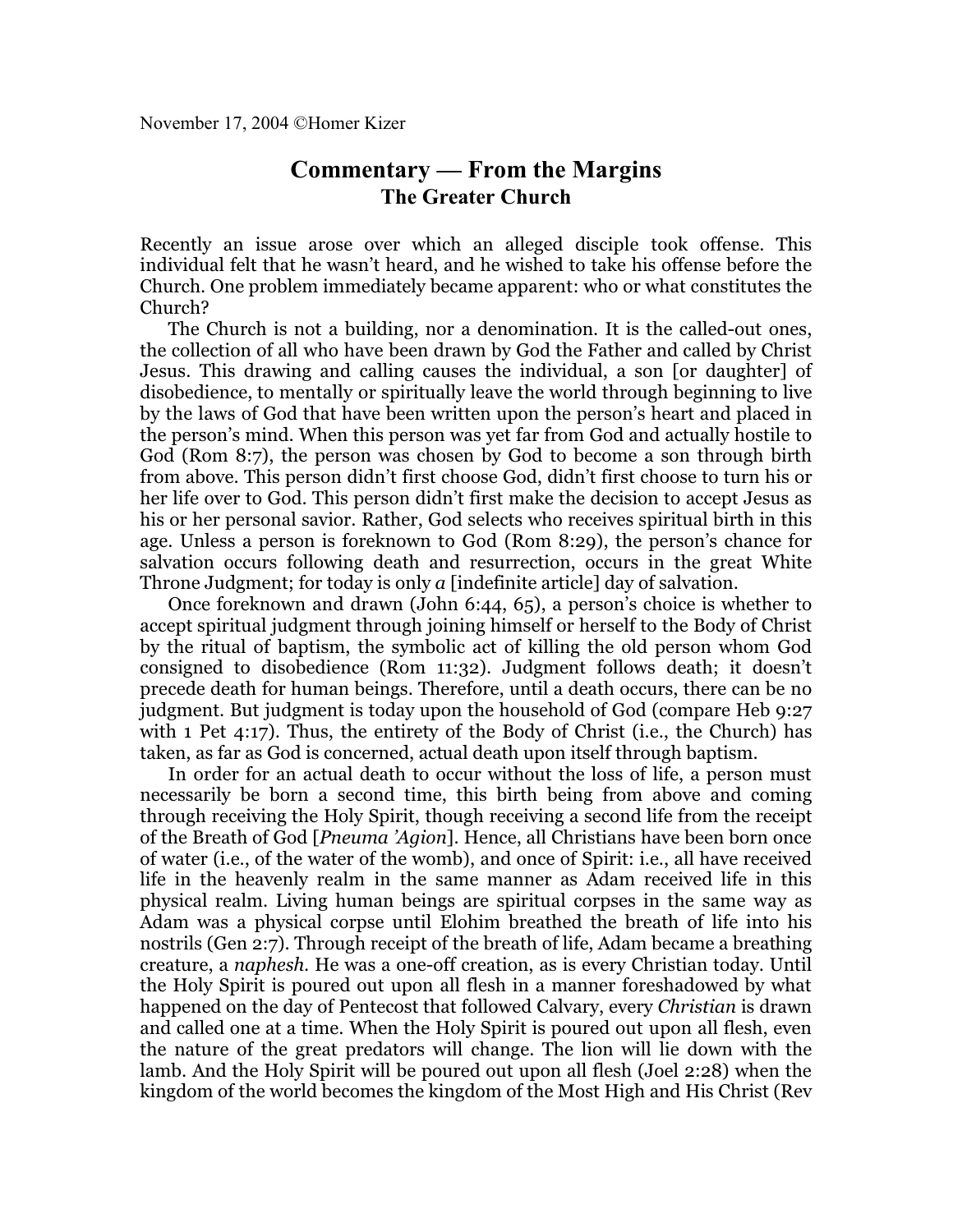11:15 & Dan 7:9–14). This will happen when Satan and his angels are cast from heaven halfway through seven years of tribulation (Rev 12:9–10). Satan will then no longer reign over the sons of disobedience through being the prince of the power of the air.

But spiritual birth through an individual's drawing and calling has not been the teaching of the greater Christian Church. This is not a teaching that can be used for political gain, not a teaching upon which great cathedrals can be built, not a teaching that produces employment for individuals and financial stability for institutions. It is not a democratic teaching. Therefore, spiritual birth through being foreknown, predestined, called, and justified goes against the Greco-Roman values of the modern Western world.

It is the anti-democratic nature of being foreknown, drawn and called that has prevented understanding of what being *born again*, or *born-from-above* signifies from being taught in the modern era of the Church. The Church collectively no more understands what being born of Spirit means than did Nicodemus. All of humanity will receive one chance for salvation—and only one! For most everyone, this chance will occur during the great White Throne Judgment, when all who have lived without being foreknown and drawn will be resurrected and judged. In this resurrection, they will receive life from above. They will be alive for a short while in a manner analogous to the two lawbreakers crucified with Jesus at Calvary. If they seek to save their returned lives, they will judge themselves unworthy of spiritual life; if they acknowledge their guilt and ask to be remembered, they will be glorified. So God is only undemocratic in that He chooses when a person will receive the person's only chance for salvation. God is not a respecter of persons, offering salvation to one person and not to another. God offers salvation to all who have drawn the breath of life. Thus, if a person is in this age drawn and called, the old nature of the person is also as the lawbreakers crucified with Jesus were. If the person's old nature seeks to save its life, the person will lose both his or her physical life as well as the person's spiritual life.

For most *Christians*, the Church consists of those disciples who believe as they do—and this is the ultimate form of an antidemocratic belief system. Thus, Latter Day Saints tend to label all other self-identified Christians as Gentiles. The Roman Church accepts Protestants as errant daughters, but will label a Latter Day Saint a heretic. Conservative Lutherans will not accept liberal Lutherans as genuine disciples; Baptists will not accept some other Baptists as genuine. Seventh Day Adventists do not accept Sabbath-keeping disciples taught by Herbert Armstrong as genuine, and vice versa. And this listing who doesn't accept whom as genuine could carry on for pages.

A genuine Christian is anyone drawn and called, baptized for the death of the old self, and who mentally leaves the world and begins to live as Jesus lived. Through receipt of the Holy Spirit, this person has the laws of God written on his or her heart and mind. This person knows right from wrong, knows the commandments, and keeps them to the best of the person's ability. This person is holy through being drawn and called. This person now lives as one who has been

*The Greater Church* Commentary From the Margins 11-17-2004 2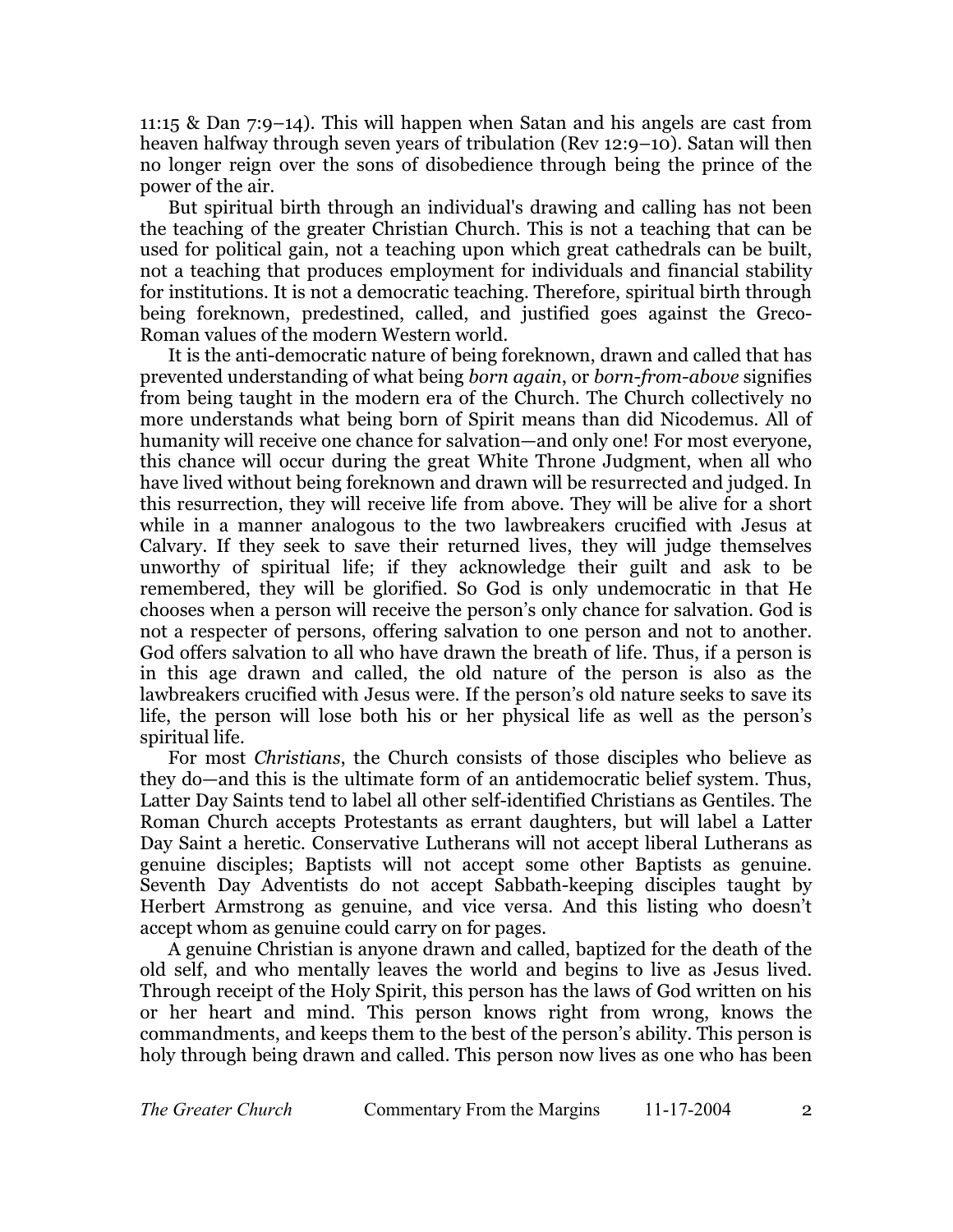made holy, or this person is a hypocrite. And no hypocrite—anyone who knows to do right and chooses not to—will enter the kingdom of heaven (Matt 5:20). The person's righteousness must exceed that of the Pharisees, who had the law of God but didn't keep it (John 7:19).

The Church consists of all genuine disciples, regardless of denominational affiliation. Genuine disciples will, most likely, be found in every denomination; for genuine disciples are identified through their production of the fruit of the Spirit. Everyone who knows Christ Jesus keeps His commandments (1 John 2:3–4), for His commandments are written on their hearts and in minds. But the Church does not consist of just those individuals who today keep the Sabbath on the seventh day as all disciples should. Nor does it consist of just those Sabbathkeepers baptized by any particular organization. As many false brethren exist in Sabbath-keeping fellowships as exist in Sunday-keeping fellowships. Thus, an unknown Sabbath-keeper choosing to be offended has not more spiritual standing in a fellowship that is not his or her own than does the Pope in Rome have in a Sabbath-keeping fellowship, or the Prophet from Salt Lake City have in the Vatican.

Jesus said that a person would recognize His disciples by their love for one another.

The English linguistic icon *love* has been assigned so many objects [i.e., meanings] that the icon is virtually worthless. This is an objection Sir Thomas More had to the translation of Master Tynsdale. And this remains a valid objection to using love as a test of who is a genuine disciple of Christ Jesus.

Upon His coming, the Messiah will, in love, kill everyone who has taken the mark of the beast. When the Church rebels against God 2300 days before all things are restored, God will, in love, send a great delusion over those who have rebelled so that they cannot repent; God will, in love, condemn them to the lake of fire while they are yet alive. For ancient Israel's release from physical bondage, God, in love, ransomed Egypt by killing their firstborn of man and beast (Isa 43:3). For spiritual Israel's release from spiritual bondage, God will, in love, [ransom](http://secondpassover.homerkizer.org/) spiritual Babylon's firstborn by killing a third of humanity (this is the event that begins seven years of tribulation, the hard labor pains of the Church giving birth to many sons of God). And many self-identified Christians will immediately object and say, *My God would never do that*. Their god might not, but the God of Abraham, Isaac and Jacob will.

Love at times means making hard decisions, means doing what is best for another person regardless of the cost to oneself. When more than one person is involved, such as in a family situation, love requires prioritizing what is best for all involved. A husband cannot give, to the detriment of his family, all of his resources away to help a neighbor; yet the husband remains his brother's keeper as shown in Jesus' example of the Good Samaritan. Thus, a disciple, in love, will fight for his or her brother, sister, or neighbor before he or she will fight for himself or herself. And at times, love means resisting the evil of this world with all that is lawful for a Christian to use.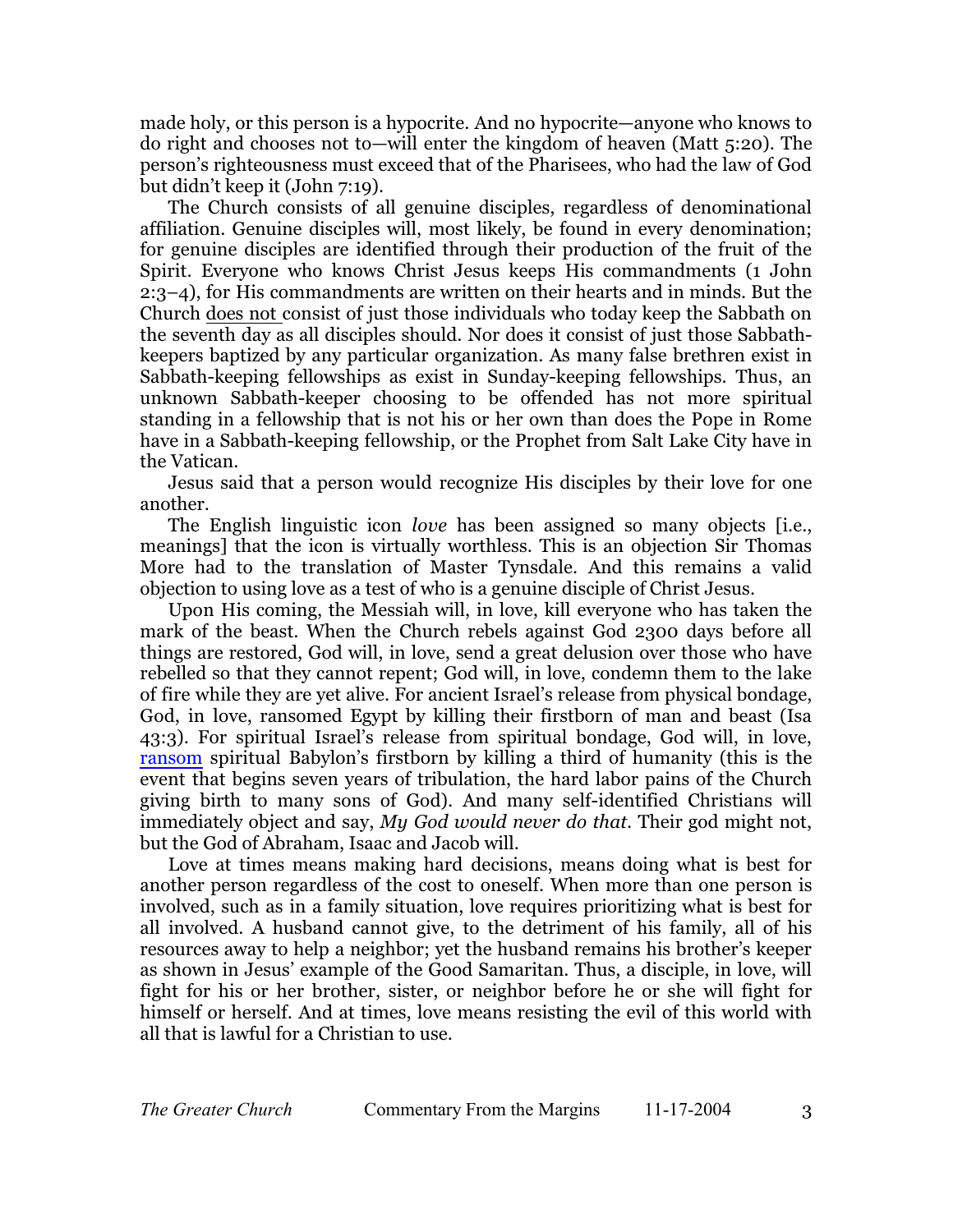The brotherly love that the Asia Minor city of Philadelphia represented was that of a younger brother fighting to win a kingdom for his older brother. Jesus gives every generation of drawn and called disciples as His foreknown younger brothers (Rom 8:29–30) the opportunity to fight to win the kingdom He has already won. This fight isn't with swords or with bullets, but with [words and](http://thephiladelphiachurch.org/) [ideas](http://thephiladelphiachurch.org/). His kingdom is not of this world. If it were, then His disciples would bear arms in their fight for Him. But since His kingdom is of heaven and of the world to come, the fight is for righteousness, for living one's life as a light to the world, for teaching newly drawn and called disciples to live as spiritual Judeans while continuing to dwell in Babylon until that spiritual kingdom falls halfway through seven years of tribulation.

Too many disciples will not fight for righteousness. They will not fight against the law of sin and death that dwells in their members (Rom 7:25). They will not fight against spiritual wickedness. They are confused pacifists. They will wait for God to do their fighting for them. They will wait for God to spiritually clean them up; they will wait for God to drive out the wicked spirits that reign over them. They will not fight for their brother; they will not lay down their lives for their brother.

When contending with Satan, Jesus rebuked the devil. He didn't wait for His Father to rebuke Satan. He correctly cited the Word of God back to Satan, then commanded Satan to leave. And by the authority the glorified Jesus bestowed upon His disciples—not upon any denomination—foreknown sons of God have the power to retain or forgive sins (John 20:23). This authority to retain or forgive sins is the power of Christ Himself, so Jesus has given to His younger brethren His power. With faith, disciples can do what He did, even to driving out the moneychangers from the temple of God (disciples are today the temple).

Genuine disciples use the cloak of grace to practice walking upright before God. There will be no need for this cloak when disciples are liberated from bondage to the law of sin that dwells in their members, liberated in a manner analogous to how the ancient nation of Israel was liberated from physical bondage in Egypt. The Church as the Body of Christ, as the Body of the Son of Man, will be revealed (Luke 17:26–30) when the Tribulation begins. And as it was in the days of Noah when only seven pairs of clean or holy animals and a single pair of unclean animals entered the ark with the Eight, the majority of humanity will be taken unawares. They will not have practiced walking uprightly before God, and they will be consigned to death.

Today, disciples fight for righteousness in first their own lives, then in the lives of their brothers. They are their brothers' keepers. And this fight can be won; victory is assured if the person will spiritually crucify the person's former self. But crucifixion is a slow and exceedingly painful means of death. So is killing the old self, which has a strong desire to live. Killing the old self takes time and has an emotional cost. But if a person is not willing to lay down his or her physical life for the new life born from above that now also resides in the same tabernacle of flesh, that new life will be stillborn. In love, God the Father and Jesus His glorified Son will have this younger sibling thrown into the lake of fire.

*The Greater Church* Commentary From the Margins 11-17-2004 4